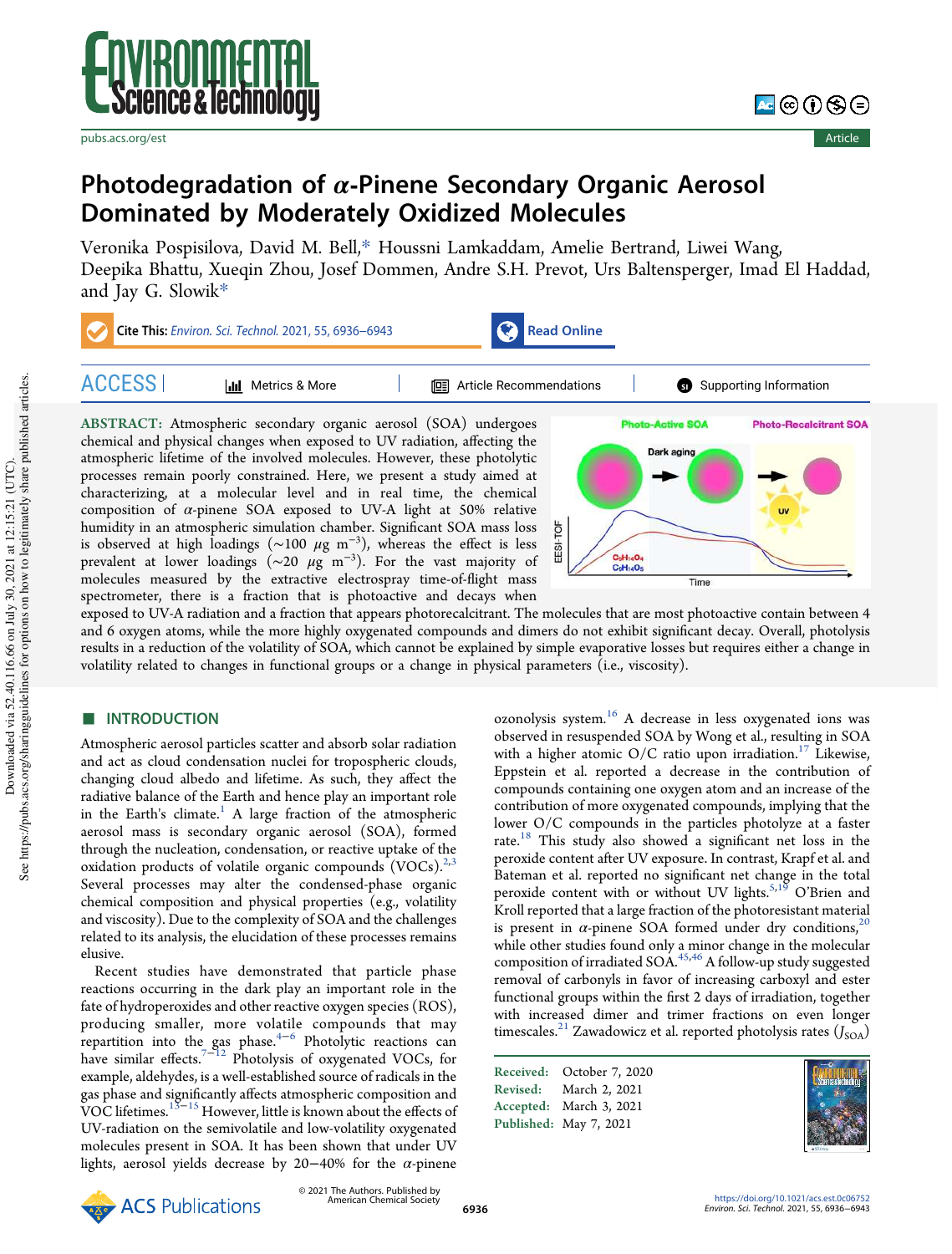

Figure 1. (A) Time evolution of the wall-loss-corrected organic mass measured by the SMPS and AMS and of the total EESI-TOF signal before and after irradiation for three experiments with different initial mass; (B) time evolution of selected ions measured by the EESI-TOF. The dotted line corresponds to the time when the UV lights are turned on  $(t = 0 h)$ . The signal is normalized to the signal before the lights were turned on.

for a variety of biogenic SOAs formed from both  $O<sub>3</sub>$  and OH, demonstrating that some fraction of SOA is photorecalcitrant.<sup>11</sup> The bulk *J*<sub>SOA</sub> values were used to model the SOA formed in the Amazon, showing reductions of 50% in the SOA mass during the day.

Despite the above evidence that UV radiation significantly alters SOA chemical composition, the specific mechanisms involved are not yet clear. In traditional offline approaches, UV irradiation is applied to water-soluble extracts of SOA particles collected on Teflon filters, raising questions of potential interferences and introducing the possibility of incomplete extraction linked to loss of information. It has been found that, depending on the system, SOA in solution can decompose into smaller volatile products or alternatively produce larger, nonvolatile products.22,23 In addition, these studies do not take the interactions between the compounds' photolysis rates and particle microphysics into consideration, for example, viscosity and thermodynamics; and the results may not directly be applicable to SOA species in the particle phase.<sup>24,25</sup> Online</sup> approaches have used the aerosol mass spectrometer (AMS), which relies on highly energetic electron ionization, leading to extensive fragmentation and precluding the retrieval of detailed chemical information. Therefore, the photochemistry of SOA is not yet understood on a molecular level.

Here, we investigated the timescales of the photochemical processes and the effect of short-wavelength solar radiation on SOA produced by the ozonolysis of  $\alpha$ -pinene in an atmospheric simulation chamber. Upon UV irradiation, the SOA molecular ions were monitored using an extractive electrospray ionization time-of-flight mass spectrometer (EESI-TOF, Tofwerk).<sup>26</sup> Although the EESI-TOF does not resolve isomers, its novel combination of high chemical and temporal resolution provides new insights into condensed-phase photolysis processes. We have identified the organic compounds in the condensed phase most affected by photolysis. In addition, we conducted isothermal evaporation measurements before and after exposure to UV lights to assess the induced change in the effective volatility of SOA.

Experimental Description. All experiments were performed in an atmospheric simulation chamber located at the Paul Scherrer Institute in Switzerland. The chamber consists of a  $\sim$ 7 m<sup>3</sup> bag made of fluorinated ethylene propylene placed in a temperature-controlled housing maintained at 22 °C. Prior to each experiment, the chamber was cleaned by injecting ∼1 ppm

of  $O_3$  into the chamber, increasing the relative humidity (RH) to 100% and turning on the UV lights for ∼1 h. Overnight, the chamber was continuously flushed with dry purified air at 40 L min<sup>−</sup><sup>1</sup> from an air generation system (737-250 series, AADCO Instruments, Inc., USA). Following this cleaning procedure, the chamber was considered clean when there were less than 50 particles cm $^{-3}$ , as measured by a scanning mobility particle sizer (SMPS, TSI Incorporated, USA). Before each experiment, the chamber was conditioned by increasing the RH to 50−55% and O<sub>3</sub> to 100–400 parts per billion by volume (ppbv) depending on the experiment. The  $O_3$  concentration was monitored by a Thermo Environmental Instruments TEI 49C. The chamber was operated in batch mode without additional dilution flow.  $\alpha$ -Pinene (1.5−4  $\mu$ L), a common model compound to study biogenic SOA, was injected through a heated septum (80 °C) into a line flushed by a high flow of air directly into the chamber, resulting in mixing ratios of ∼30−80 ppbv, as measured by a proton transfer reaction time-of-flight mass spectrometer (PTR-TOF-MS, Ionicon Analytik).<sup>27</sup> Photochemistry was induced using a set of 40 UV lights (90−100 W, Cleo Performance, Philips). The characteristic emission spectrum of these lights and an in-depth description of the chamber can be found elsewhere.<sup>28</sup> The  $J_{NO_2}$  determined for the UV-A lights in our chamber was  $3 \times 10^{-3}$  s<sup>-1</sup>. This value is similar to a typical  $J_{\text{NO}_2}$ for summer conditions at midlatitudes and a solar zenith angle of 45° (~4 × 10<sup>-3</sup> s<sup>-1</sup>). Thus, decay rates reported here are relevant under atmospheric conditions.

The particle size distribution (20−400 nm) was continuously monitored with an SMPS. For conversion of size distributions to mass, an effective density of 1.2  $\text{g cm}^{-3}$  was assumed. After more than 95% of  $\alpha$ -pinene was depleted in the gas phase, the UV lights were turned on for approximately 1.5 h. The chemical composition of SOA was measured online with a high-resolution time-of-flight aerosol mass spectrometer (HR-ToF-AMS, Aerodyne Research, Inc.) and an extractive electrospray ionization time-of-flight mass spectrometer  $(EESI-TOF).^{26}$ The HR-ToF-AMS provides quantitative measurements of bulk OA concentrations and elemental composition and has been described in detail elsewhere.<sup>29</sup> The EESI-TOF consists of a home-built EESI inlet coupled to an atmospheric pressure interface time-of-flight mass spectrometer (APi-TOF, Tofwerk AG).<sup>30</sup> The aerosol was sampled at a flow rate of ~0.8 L min<sup>-1</sup> through an extruded carbon denuder into a plume of charged droplets generated by the electrospray probe. As electrospray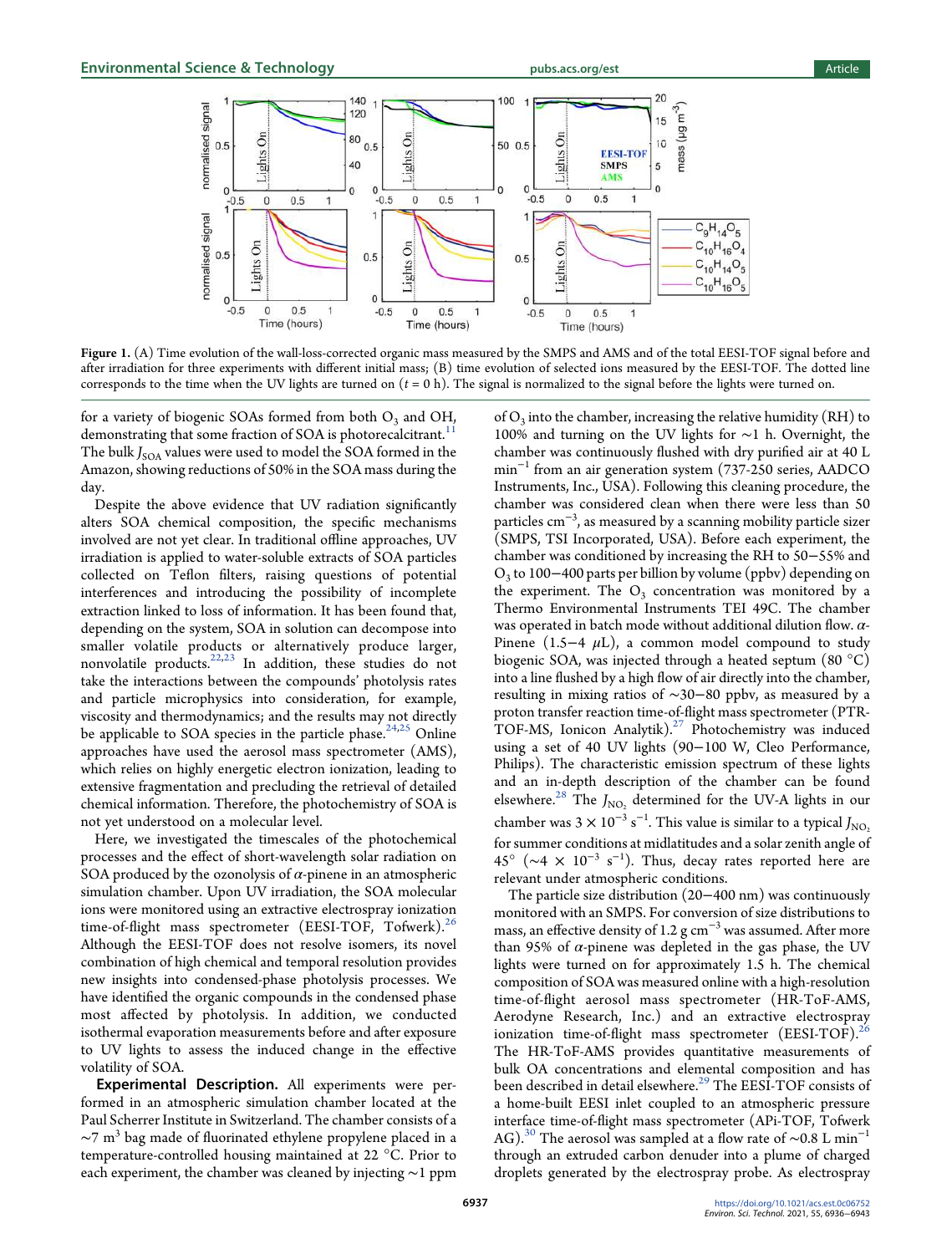working solution, a mixture of water: acetonitrile (1:1) doped with 100 ppm NaI was used. Positive ion spectra were recorded at 1 Hz, and all ions were detected as adducts with Na<sup>+</sup>. All the signals from the EESI-TOF are reported in terms of the mass flux of ions reaching the microchannel plate detector in the mass spectrometer in attogram per second (ag s<sup>-1</sup>). This was calculated as the product of the measured signal (ions  $s^{-1}$ ) and the molecular weight of the respective ion, excluding the attached Na<sup>+</sup>. The mass concentrations measured by the SMPS, AMS, and each EESI ion signal were corrected for wall losses. The wall loss rate was based on the decay of the particle number concentration, corrected for coagulation, and calculated separately for dark and UV-irradiated conditions.

#### ■ RESULTS AND DISCUSSION

Figure 1A shows the time evolution of the SOA mass, as measured by the SMPS, as well as the normalized total EESI-TOF signal (calculated as the sum of all identified  $C_5-C_{20}$ molecules) and AMS signal for three experiments, ranging from high (~95–137  $\mu$ g m<sup>−3</sup>) to low (19  $\mu$ g m<sup>−3</sup>) SOA mass loading. For "high loading" experiments (1 and 2), the mean diameter of the number size distribution measured by the SMPS decreases within 1.5 h of light exposure (Figure S1), corresponding to a 22% decrease in volume (Figure 1). The normalized AMS aerosol mass measurements agree very well with the decrease in the normalized particle volume measured by the SMPS (Figure 1). These findings are consistent with previous studies despite different experimental conditions.<sup>17,18</sup> Upon the initial decrease, the aerosol mass reaches a steady state. On the other hand, for the "low loading" experiments (3), negligible photolytic loss (<6%) on the SOA mass occurs during irradiation (see Table S2).

Figure 1A shows that the normalized total EESI signal decreases more than the mass measured by the SMPS. The difference is largest for the higher loading experiments (∼38% EESI-TOF vs 22%-SMPS) compared to the lower loading experiments (~9%—EESI-TOF vs 6%—SMPS). The systematic differences suggest that the EESI-TOF is less sensitive to the photolysis reaction products and/or photoresistant material than to the bulk nonirradiated SOA, suggesting systematic changes in chemical composition upon irradiation. Systematic changes in composition are consistent with the increase in the  $fCO_2^+/fC_2H_3O^+$  ratio in the AMS during the photolysis duration (Figure S2), indicating an increase in the fraction of more highly oxygenated compounds, for example, carboxylic acids, with photochemistry, as suggested by Wong et al. and Epstein et al. $17,18$ 

To obtain the decay rates in the total wall loss-corrected particle mass and EESI ion signals, an exponential fitting function was applied using eq 1.

$$
Y = Y_{\text{fin}} + (Y_0 - Y_{\text{fin}})^* \exp^{-k^*(t - t_0)}
$$
\n(1)

Here,  $Y$  equals the fitted time series,  $Y_0$  the initial value, and  $k$  the decay rate in s<sup>−1</sup>. An offset was used corresponding to *Y*<sub>fin</sub> as the final steady state value. While the vast majority of previous studies represent the photolytic decay using an exponential decay without an intercept, in our case, a significant fraction of molecular ions shows a stable nonzero level after 1.5 h of irradiation. The fit was applied from the time when the lights are turned on  $(t_0)$ . Examples of the exponential fitting curve for selected ions detected by the EESI are shown as dashed lines in Figure S3. The obtained decay rates of SOA mass and EESI total

signal for the high loading experiments 1 and 2 are 4.1−7.6 × 10<sup>−</sup><sup>4</sup> s −1 (see Tables S1 and S2 for *k* and *Y*fin, respectively). In the low loading experiment, little to no change in the signal occurs, corresponding to decay rates of  $\sim$ 0.4  $\pm$  0.3  $\times$  10<sup>-4</sup> s<sup>-1</sup>, with the high uncertainties due to the minimal loss during photolysis. When comparing this study to previous studies using UV-A lamps and taking into account the differences in light intensities, the total SOA decay rates  $(J_{\text{SOA}})$  reported in our study at high mass loadings are on average 5−10 times higher than those observed by Wong et al.<sup>17</sup> (0.75 × 10<sup>-4</sup> s<sup>-1</sup>) and Henry and Donahue<sup>31</sup> (0.6 × 10<sup>-4</sup> s<sup>-1</sup>). With  $J_{\text{NO}_2} = 3 \times 10^{-3} \text{ s}^{-1}$ , our  $J_{\text{SOA}}/$ *J*<sub>NO2</sub> ratio varies between ∼20% for high loading experiments and ∼1% for low loading experiments. The absorption cross section of  $NO<sub>2</sub>$  overlaps well with the lights used in our chamber, with a peak in emission at  $368 \text{ nm.}^{28}$  In comparison, the absorption cross section of  $\alpha$ -pinene SOA peaks at lower wavelengths and will overlap more efficiently with the solar spectrum. Therefore, our decay rates should be considered as lower limits. Our results suggest that the mass concentration plays an important role in controlling the bulk decay rate, as well as the decays of specific species present in the particle phase (Figure 1B). Previously reported *J*<sub>SOA</sub> values for *α*-pinene SOA center around 2% of  $J_{NO_2}$  for experiments with a SOA mass concentration of  $\sim$ 40−70  $\mu$ g m<sup>-3,5,11</sup> The concentration dependence of *J*<sub>SOA</sub> could be explained by more abundant chromophores in semivolatile species preferentially present at higher loadings. Another explanation could be that isomers of different photostability are present at various loadings; however, we do not want to speculate without further isomer resolved information available. Nevertheless, the dependence on mass loading suggests that using chamber data with high mass loadings may overestimate the role of photolysis for SOA mass and elemental composition in the atmosphere where organic aerosol concentrations are lower. Below, we investigate the impact of photolysis on the SOA molecular composition.

Figure 1B shows the time evolutions of selected particulate species  $(\mathcal{C}_{10}\mathcal{H}_{16}\mathcal{O}_{4-5}, \mathcal{C}_{10}\mathcal{H}_{14}\mathcal{O}_{5}$ , and  $\mathcal{C}_9\mathcal{H}_{14}\mathcal{O}_{5})$  measured by the EESI-TOF for the same experiments as in Figure 1A. Figure 1B highlights the period where the SOA is aged in the presence of UV radiation. Furthermore in Figure S4, we show the full time series for the  $C_{10}H_{16}O_{4-8}$  molecules for experiment 2 to highlight the differences between dark aging and those occurring during photolysis. The decay during photolysis is significantly faster than that occurring in the dark (see Table S3), while for highly oxidized molecules, the decay rate is not significantly faster. The photolytic decay rates vary for each molecule, showing that the photolysis of SOA is compound-dependent. This represents the first online measurement of the photolytic decay of SOA at the molecular level. For all ion signals, the fraction remaining  $(Y_{fin})$  is found always to be significantly greater than zero (but below 1), with higher  $Y_{fin}$  at low mass loadings. These observations are consistent with recent findings by O'Brien and Kroll, who reported that approximately ∼70 to 90% of the initial SOA mass is nonresponsive to UV irradiation or does not show measurable photolytic decay on the timescale of their experiments ( $\sim$ 20 h).<sup>20</sup> Our findings show that this is not only true for bulk OA but also for individual EESI-TOF ions. This likely reflects the presence of both photosensitive and photoresistant isomers in the SOA, which cannot be differentiated by the EESI-TOF. However, it is possible that some photolytic processes go undetected by the EESI-TOF. For example, photoisomerization would yield no change in the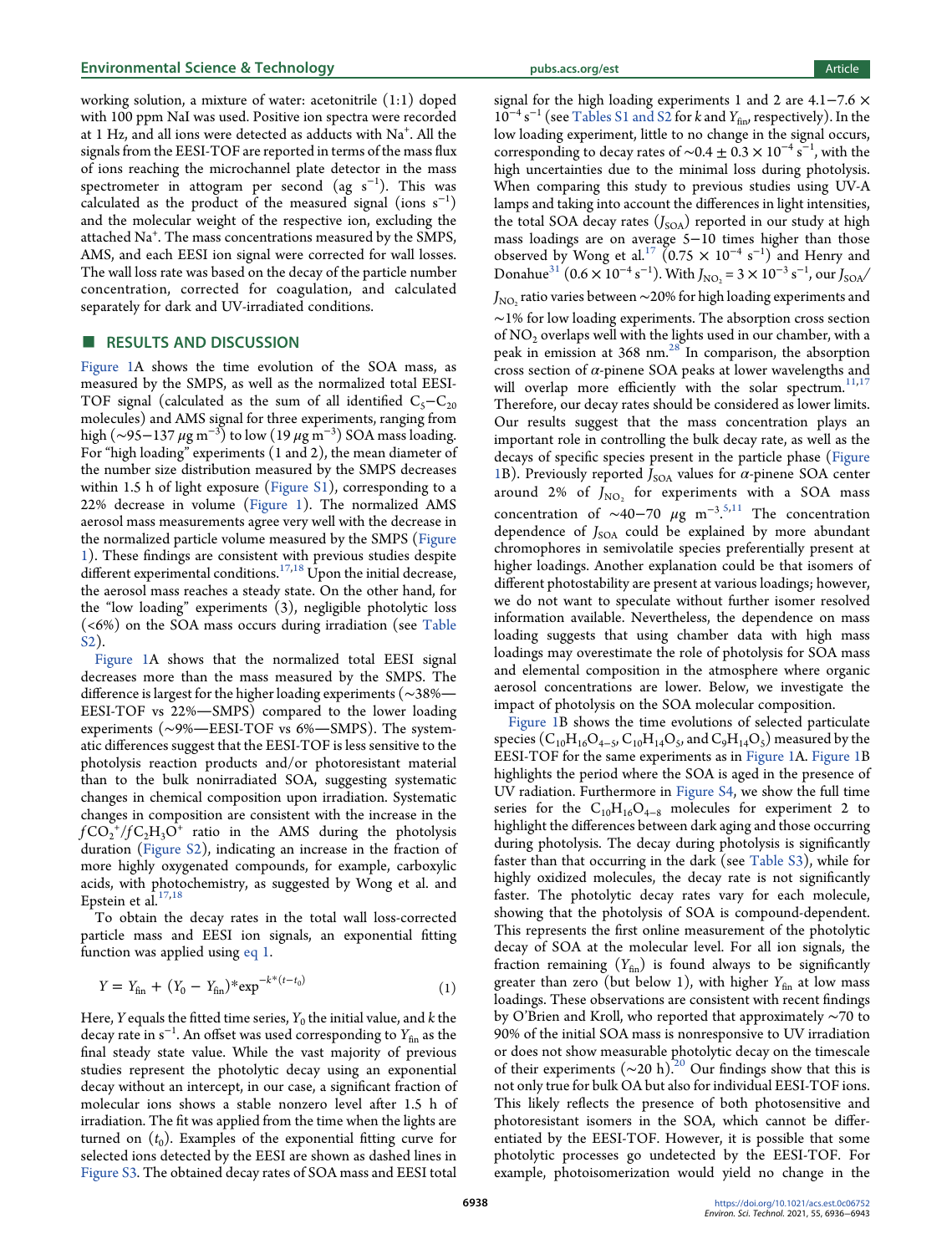#### Environmental Science & Technology and the subset of pubs.acs.org/est and the pubs.acs.org/est Article

observed ion signal. Furthermore, the steady decay of photolytically unstable ions could be masked by the contribution from the degradation of higher molecular weight species present below the limit of detection. In this case, the SOA mass would not necessarily be affected, as formed molecules could be of sufficiently low volatility to remain in the particle phase. Therefore, we cannot exclude a steady change in the particle phase composition not being detectable by our instrumentation, and consequently, we refer to the remaining fraction as the apparent photorecalcitrant fraction.

To provide a more comprehensive overview of the molecules most affected by photolysis, Figure 2A shows the decay rates for



**Figure 2.** (A) Decay rates of  $C_{10}H_{14}O_{3-7}$ ,  $C_{10}H_{16}O_{3-7}$ , and  $C_9H_{14}O_{3-7}$ ions measured by EESI-TOF during the UV irradiation as a function of number of oxygen atoms. The horizontal dotted line correspond to the bulk dark decay rate (~1.4 × 10<sup>-4</sup> s<sup>-1</sup> based on our previous study<sup>6</sup>). (B) Relative contribution of signal remaining  $(Y_{fin}/Y_{0})$  in percent) determined from the exponential fit to the wall-loss corrected EESI-TOF signal based on eq 1. (C) Contribution of the selected ions to the total signal measured by the EESI-TOF before the UV irradiation. The error bars correspond to minimum and maximum values observed across experiments 1 and 2. (D) Relative signal remaining after heating the chamber by 3 °C without UV lights for the sum of the ions  $C_{9-10}H_{14-16}O_{3-9}$ 

the most abundant groups:  $C_{10}H_{14}O_{x}$ ,  $C_{10}H_{16}O_{x}$ , and  $C_{9}H_{14}O_{x}$ (*x* = 3−7), as measured by the EESI-TOF for experiments 1 and 2. The decay rate is determined by an exponential fit to the entire irradiation period, allowing a nonzero *y*-intercept to account for the apparent photorecalcitrant fraction (see eq 1 and Figure S3). The chosen molecules account for ∼55% of the total signal before irradiation. For comparison, Figure 2A also includes the dark decay rates taken from our previous study of the same system.<sup>°</sup> The decay rates with UV irradiation are on average 2–8 times higher than when aging in the dark without an external stimulus. The error bars show the variability between experiments 1 and 2. For all experiments, the signal-to-noise ratio for  $C_{10}H_{18}O_x$  was insufficient because such compounds undergo a fast decomposition process in the dark.<sup>6</sup> From the C<sub>6</sub>-C<sub>8</sub> ion groups measured by the EESI-TOF, only  $C_8H_{12,14}O_{4-5}$  and  $C_7H_{12}O_5$  show a fast decay upon irradiation. However, these ions contribute less than ∼4% of the total signal and are therefore not discussed and only included in Figure S6, which shows the relative composition of the particles before and after irradiation. The highest decay rates in Figure 2A are found for  $C_9H_{14}O_{3-5}$ , where the average values reach  $7 \times 10^{-4}$  s<sup>-1</sup>,  $8 \cdot 10^{-4}$  $s^{-1}$ , and  $1.5 \times 10^{-3} s^{-1}$ , for #O = 3, 4, and 5, respectively. This would correspond to lifetimes of 11−22 min for the photolabile isomer(s).  $\rm C_{10}H_{16}O_{3-6}$  and  $\rm C_{10}H_{14}O_{3-5}$  show lower decay rates  $(4-6.10^{-4} s^{-1})$ , without a clear trend in the number of oxygen atoms or double bond equivalents.

Figure 2B shows the fraction remaining for the same subset of molecules as a function of the number of oxygen atoms. In general, there is a minimum at #O = 4 above which the overall fraction remaining increases again with increasing oxygen content. A trend is seen at the decay rates presented in Figure 2A, suggesting that the signals of the most oxidized ions are less affected by UV irradiation. However, it is also necessary to consider that a fraction of semivolatile molecules will repartition from the particle phase to the gas phase due to the mass decrease and slight increase of temperature by ∼3 °C during the UV irradiation (Figure S7). For example, considering equilibrium partitioning, the concentrations of particle-phase compounds with saturation vapor concentrations (*C*\*) of 10 μg m<sup>−</sup><sup>3</sup> and 100  $\mu$ g m<sup>-3</sup> would decrease by ~20% and ~60% with the decrease in particle mass observed after 90 min. If repartitioning of organics dominated the changes observed in our study, we would expect the trends in both the rates (Figure 2A) and fraction remaining (Figure 2B) to depend strongly on the oxygen number. To evaluate the effect of temperature, we conducted an additional experiment at high loading without UV irradiation while rapidly increasing the temperature in the chamber by  $3^{\circ}$ C and let the particles age for 1.5 h. The result of this dark "heating" experiment for  $C_9-C_{10}$  molecules is shown in Figure 2D as the fraction remaining when no UV lights are used. The effect of evaporation and UV lights can be compared directly from Figure 2B,D. Unlike in the photolysis experiments, in Figure 2D, we observe a clear trend with the number of oxygen atoms in the fraction remaining, consistent with the processes being driven by evaporation. The minimal fraction remaining (maximal decrease) is around 28% for the sum of the most volatile (#O = 3) species, whereas the decrease is 50% or more for the irradiated counterparts. This is the highest change in the fraction remaining after 1.5 h, followed by the ions with #O = 4 ( $\sim$ 22%) and with  $#O = 5 (16\%)$ . During the photolysis experiments, the fraction of such ions however decreases in some cases by even 50%. Additionally, the mass lost during heating was ∼4−5% of the total SOA mass (as measured with an SMPS), compared to the ∼20% loss observed during photolysis. Figure S5A highlights the difference between the heating experiment (exp. 4) and the photolysis experiment (exp. 2) in the time series of the  $C_{10}H_{16}O_{4-6}$ . There is not a dramatic change in the decay rate during heating when compared to the dark period, while with UV lights, there is a clear change in the decay of each molecular formula. Additionally, Figure S5B shows the SMPS and temperature changes during both experiments. Therefore, repartitioning from heating only partially contributes to the signal loss for semivolatile molecules during the photolysis experiments and the major change is induced by chemical changes due to photolysis and its formation of more volatile species.

We note that the low loading experiments are not included in the analysis of Figure 2 because the total signal decreases only slightly and most ions measured by the EESI-TOF do not exhibit a clearly distinguishable change from the noise (Figure S3), making decay rates difficult to determine. However, the relative composition can be compared pre- versus postphotolysis to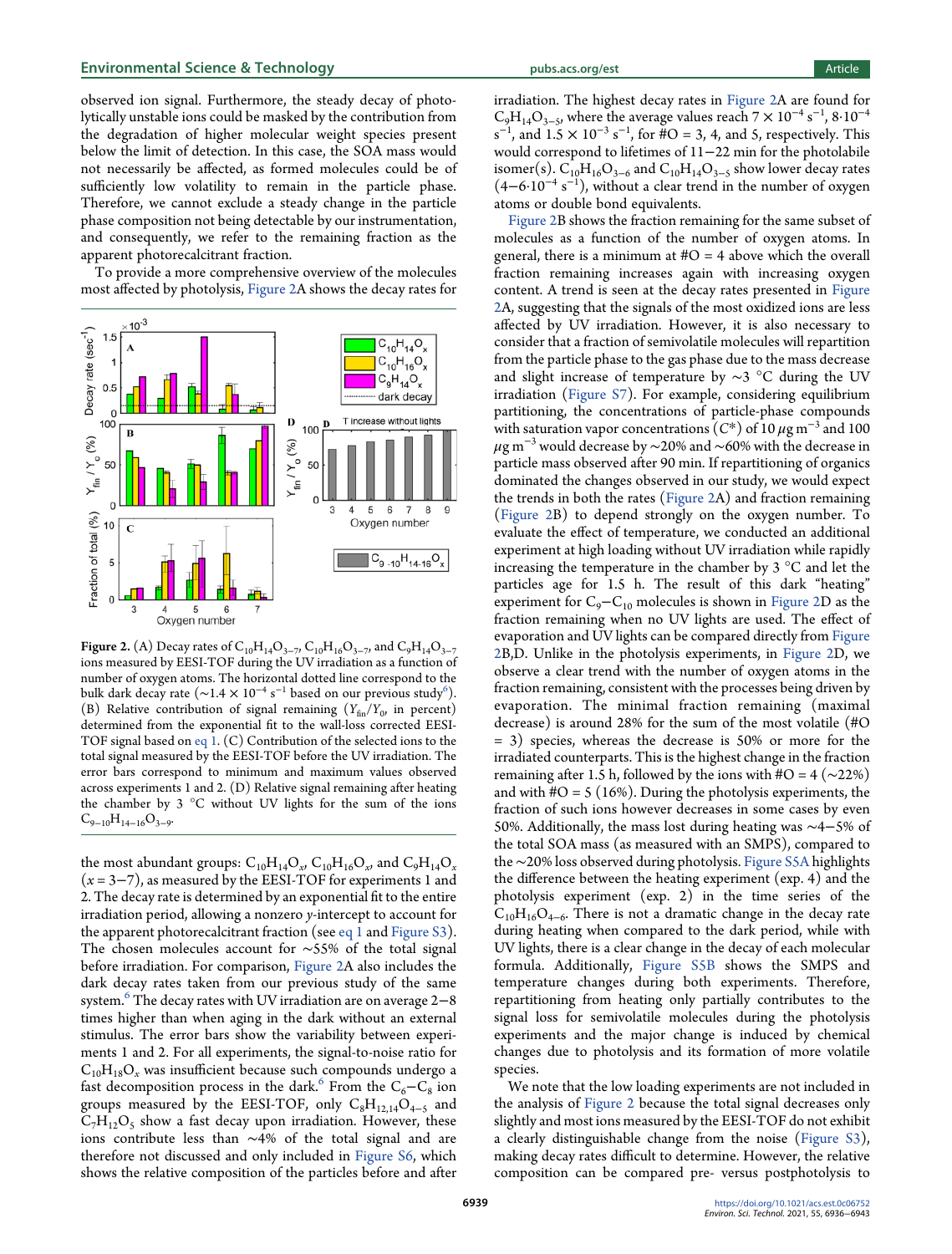assess the chemical changes by photolysis and is shown in Figure S6. In both cases, the fraction of  $C_9$  and  $C_{10}$  molecules seems to be affected the most, but to a lesser extent at lower loadings. This further suggests that the photoactive isomers may be less abundant at low loadings or that the isomers formed at low loading upon photolysis are less susceptible to evaporation.

To assess the change in the effective volatility of  $\alpha$ -pinene SOA induced by the UV lights, we performed isothermal evaporation measurements of gas-phase stripped monodisperse SOA particles (see the Supporting Information) before and after photochemical aging. The evaporation data for experiments 1−3 are presented in Figure 3, where the volume fraction remaining



Figure 3. Evaporation kinetics of  $\alpha$ -pinene SOA before (green diamonds) and after photolysis (purple diamonds) plotted as remaining volume fraction as a function of time. Evaporation modeled based on Vaden et al.<sup>29</sup> is shown as solid lines. The parameter  $b<sub>O</sub>$  in the  $log(C^*)$  estimates (eq 2) was varied to match the evaporation kinetics observed.

(VFR) defined as  $(d_{(t)}/d_{(t=0)})^3$  is shown as a function of evaporation time. For particles that were not irradiated, we observe an initial rapid evaporation phase, during which 50− 60% of the particle mass evaporates within 2 h (green diamonds). A period of slower evaporation follows, consistent with the evaporation kinetics of  $\alpha$ -pinene SOA presented in previous studies.<sup>32,33</sup> The fraction remaining for high loading experiments is slightly lower compared to the low loading experiment, consistent with the presence of additional semivolatile species at higher loadings. The evaporation behavior of photoaged particles (purple diamonds) is different. There is no fast evaporation phase, and after 3 h, only ∼15−20% of the volume is lost. This corresponds to a threefold decrease in the fraction evaporating compared to the nonphotolyzed SOA, similar to recent measurements performed on photoaged  $\alpha$ pinene SOA.<sup>11,12</sup> Nearly identical evaporation behavior is seen for all three experiments, suggesting no dependency on mass loading. It should be noted that the evaporation kinetics of darkaged SOA were nearly identical to their unaged counterparts (Figure S8). We do observe a slightly reduced volatility after 1.5 h of dark aging, but the change is negligible compared to the changes for photoaged particles (Figure S8).

A simple kinetic model was applied to explain the observed evaporation kinetics of  $\alpha$ -pinene SOA, and it is shown in Figure 3 as solid green and purple lines for non-photoaged and photoaged SOA, respectively. The model is based on Vaden et al. $33$  and Saha and Grieshop, $34$  using a mass accommodation coefficient  $(\alpha)$  of 1.0 and saturation vapor concentrations  $(C^*)$ calculated from the parameterization of Donahue et al., $35$  which are in turn based on the organic aerosol chemical composition

(i.e., molecular formula) resolved by the EESI-TOF. Equal sensitivity in the EESI-TOF for all ions was assumed. This evaporation model is used for its simplicity; it assumes equilibrium partitioning, without kinetic limitations in the bulk phase, and does not fully capture nearly size-independent evaporation kinetics of  $\alpha$ -pinene SOA.<sup>36</sup> The relationship between *C*\* and the compounds' elemental composition is shown in eq 2, where  $n<sub>C</sub>$  and  $n<sub>O</sub>$  correspond to the number of carbon and oxygen atoms, respectively, with  $b_C = 0.475$ ,  $b_{CO} =$  $-0.3$ , and  $b<sub>O</sub> = 2.1 - 2.5$ . The parameter  $b<sub>O</sub>$  defines the decrease in the saturation concentration with the addition of oxygen. The value of 2.3 used in the original parameterization reflects the assumption that oxygenated functional groups have the same effect on volatility as do carboxylic acids. If oxygen addition instead reflects the addition of different functionalities, a different value of  $b<sub>O</sub>$  is required. Here, we have empirically adjusted  $b<sub>O</sub>$  on an experiment-by-experiment basis in order to fit the measured effective volatility. The evaporation data are consistent with  $b<sub>O</sub> = 2.1$  and 2.5 for the periods before and after photolysis, respectively. To explain the evaporation rates observed before and after photolysis, the dependence of log *C*\* with addition of one oxygen needs to increase from 2.1 (before photolysis) to 2.5 (after photolysis, see Figure S9). This suggests that photolysis may increase the fraction of carboxylic acid groups in the organic molecules, consistent with the AMS measurements presented here (Figure S2) and in Walhout et  $al.<sup>21</sup>$  Also, increase of volatile organics likely released from the particle upon irradiation is observed by the PTR similar to .<br>Malecha and Nizkorodov<sup>7</sup> (Figure S10).

$$
\log C^* = (25 - n_C)^* b_C - n_O b_O - 2 \frac{n_C n_O}{n_C + n_O} * b_{CO}
$$
 (2)

Another hypothesis to explain the decrease in the volatility of photoaged-SOA is kinetic limitations due to a change in the physical properties of the particle itself, such as an increase in viscosity. Yli-Juuti et al. $37 \text{ modeled}$  the evaporation of particles by lowering the viscosity by 3 orders of magnitude (  $10^4$  and  $10^7$ Pa sec); however, this change could not explain the evaporation behavior observed in their study. Based on the parameterization performed by DeRieux et al., $38$  the change in the SOA molecular composition detected by the EESI would yield a change in viscosity from  $10^5$  to  $10^7$  Pa sec. Although the actual viscosity may differ from the parameterized viscosity, a change in viscosity alone is not sufficient to fully explain the results presented here, even if the parameterization were to underestimate the real viscosity by orders of magnitude.

Despite the less significant apparent decay in SOA mass and molecular ions at low loading, similar changes in volatility still occur (Figure 3), consistent with compositional changes observed by the AMS (Figure S2). Such strong reduction in volatility with photolysis at low SOA loading indicates a stronger change in the compounds' chemical composition than expected based on the observed decay from EESI measurements (Figure 2) and may reflect changes in functional group distribution of the detected species without a change in their elemental composition. The results from evaporation experiments generally imply that due to photolysis, SOA will be longer lived than anticipated in the atmosphere most likely due to a change in the molecules' functional group composition. ■ IMPLICATIONS

We compared the *J*SOA,chamber values obtained under our conditions at high mass concentration with theoretical values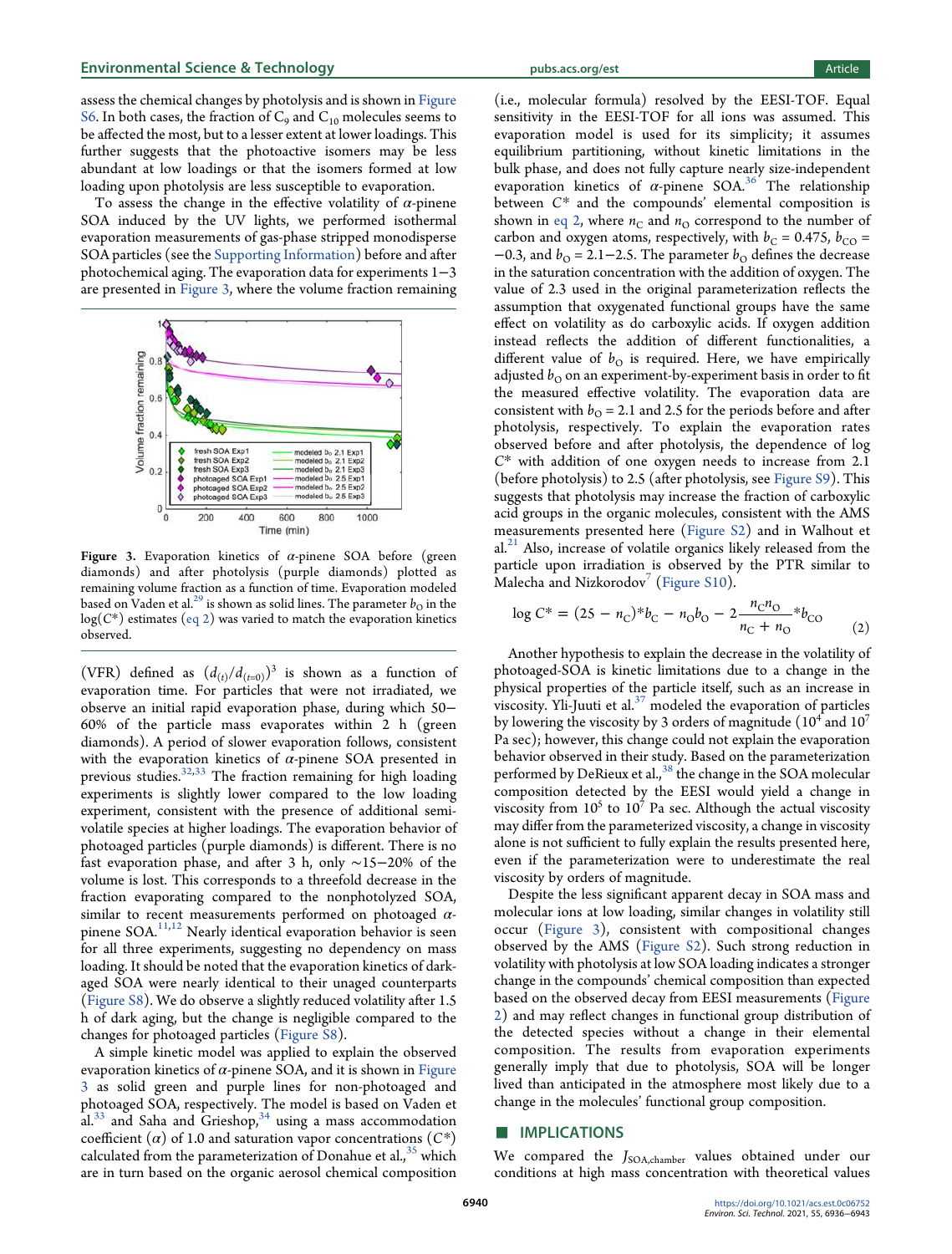(denoted *J*<sub>SOA,theor</sub>), which are calculated based on the effective mass absorption cross section (MAC) of the bulk  $\alpha$ -pinene SOA measured by Romonosky et al.<sup>39</sup> These values should be considered as upper limits as we assume effective quantum yields of unity, similar to small aldehydes.<sup>40</sup> For this calculation, we assumed an average molecular weight of 270 g mol<sup>−</sup><sup>1</sup> and accounted for enhanced absorption in the particle phase due to scattering using Mie calculations. $47$  We note that the latter effect is trivial for the particle diameter of 120 nm under our conditions and implies an enhancement factor of the MAC values measured in diluted solutions of less than 1.2. The *J*<sub>SOA,theor</sub> value obtained is  $3.3 \times 10^{-4}$  s<sup>-1</sup>, a factor of ~2 lower than the measured values. We note that the measured photolysis rates refer only to the reactive fraction, while ∼60% of the total mass and EESI-TOF ion signals remain at the end of the experiments. If a substantial fraction of the SOA is not light-absorbing in the relevant wavelength range, MAC values would be lower than expected based on the measured *J*<sub>SOA,chamber</sub>.

The calculated gas-phase photolysis rates for hydrogen peroxide (*J*<sub>H<sub>2</sub>O<sub>2</sub></sub> = 2 × 10<sup>-6</sup> s<sup>-1</sup>), formaldehyde (*J*<sub>HCOH</sub> = 2 ×  $10^{-5}$  s<sup>-1</sup>), acetone ( $J_{C_3H_6O} = 1.8 \times 10^{-6}$ ), and pinonaldehyde  $(J_{\text{C}_{10}\text{H}_{16}\text{O}_2} = 1.4 \times 10^{-5} \text{ s}^{-1})$ , taking the absorption cross sections and quantum yield dependence on the wavelength provided in the literature,  $4^{41,42}$ , are ~30 to 300 times lower than the *J* measured for the particle-phase species. Most of the literature assumes that the photolysis of SOA must be in the same range because it contains similar functional groups; the results presented here show that this is not the case and reveal the species on a molecular level, which are most affected by photolysis. Interactions between chromophores and other functional groups present in the same molecule can result in enhancements in the absorption cross sections. For example, the carbonyl group of  $\alpha$ -hydroperoxycarbonyls can provide 2–4 times stronger absorption than a ketone/aldehyde alone.<sup>37</sup> For comparison, the calculated *J* using the absorption cross section for a mixture of ketohydroperoxides in a solution of acetonitrile reported by Jorand et al. is 3.5  $\times$  10<sup>-5</sup> s<sup>-1</sup>.<sup>43</sup> This value is slower than the atmospheric photolysis rates of  $\alpha$ -hydroperoxycarbonyls (1–5 × 10<sup>-4</sup> s<sup>-1</sup>),<sup>44</sup> which are similar to the range of values reported here with comparable wavelength ranges.

The photolysis rates reported here compete with other organic aerosol aging mechanisms such as heterogeneous oxidation by OH. The photolytic lifetimes determined in this study lie between ~15 and 90 min at a  $J_{\text{NO}_2}$  of 3 × 10<sup>-3</sup> s<sup>-1</sup>. Although the photosensitive mass fraction is inversely related to SOA concentration, even the low-loading (ambient-relevant) experiments show detectable compositional changes and a decrease in volatility comparable to that of the high-loading experiments. In contrast, OH oxidation lifetimes are on the order of ~6 days<sup>35</sup> and potentially surface-limited, although capable of affecting a larger molecular ensemble. Therefore, photolysis is likely a significant aging process of SOA in the particle phase. As the residence time of submicrometer particles in the atmosphere is on average 1 week, photolysis will play an important role in the evolution of organic aerosols in the atmosphere and should be considered when representing SOA in models.

Since photolysis efficiently removes the optically active particle-phase species, the optical properties of the aerosol will also be altered, reducing the absorbance of solar light in the near-UV range. Particle-phase photochemistry will affect the distribution of both condensed- and gas-phase species, leading

to a change in the SOA chemical composition, volatility, oxidation state, mass loss, and atmospheric lifetime. Here, we demonstrate that photolysis lowers the volatility of particles, regardless of whether mass is lost during the process, creating particle mass that will be more long-lived in the atmosphere. However, this study addresses only  $\alpha$ -pinene SOA, and a deeper quantitative understanding is likewise needed for other types of SOA across a range of atmospherically relevant mass loadings, including precursors of anthropogenic origin for which the absorption cross sections are orders of magnitude higher.<sup>39</sup> Finally, understanding the structure and functionality of the groups that are most active during photolysis is the next step to fully elucidate the underlying chemistry taking place.

#### ■ ASSOCIATED CONTENT

#### **<sup>6</sup>** Supporting Information

The Supporting Information is available free of charge at https://pubs.acs.org/doi/10.1021/acs.est.0c06752.

> Additional experimental description; decay rates of the mass concentrations, as measured by the SMPS and the AMS, and the total EESI-TOF signal for the three experiments; overview of experimental conditions before  $(t_0)$  and after  $(t)$  1.5 h of irradiation; comparison of decay rates for dark aging and aging under UV irradiation; time evolution of mean diameter for experiments at three different total mass loadings; aerosol composition measured by the AMS for three experiments with different mass loadings; time evolution of selected ions measured by the EESI-TOF before and after the irradiation; time evolution of selected species during experiment 2; fraction of the signal remaining for selected ions for UV and dark heated experiment; carbon and oxygen distribution measured by the EESI prior to photolysis and after photolysis; mixing ratios of  $\alpha$ -pinene, ozone, RH, and temperature in the chamber; VFR of  $\alpha$ -pinene SOA in the evaporation chamber for the experiment with lights on and a repeat experiment where SOA was aged under dark conditions; the dependence of the logarithm of saturation vapor concentration of  $C_{10}$  compounds on the number of added oxygens to the molecule; time evolution of selected gas-phase species monitored by the PTR for experiment 1; volatility distribution using the parameterization of Donahue et al. (PDF)

#### ■ AUTHOR INFORMATION

#### Corresponding Authors

- David M. Bell − *Laboratory of Atmospheric Chemistry, Paul Scherrer Institute, 5232 Villigen, Switzerland*; Email: david.bell@psi.ch
- Jay G. Slowik − *Laboratory of Atmospheric Chemistry, Paul Scherrer Institute, 5232 Villigen, Switzerland*; Email: jay.slowik@psi.ch

#### Authors

- Veronika Pospisilova − *Laboratory of Atmospheric Chemistry, Paul Scherrer Institute, 5232 Villigen, Switzerland; Tofwerk,* 3600 Thun, Switzerland; orcid.org/0000-0003-2559-2252
- Houssni Lamkaddam − *Laboratory of Atmospheric Chemistry, Paul Scherrer Institute, 5232 Villigen, Switzerland*
- Amelie Bertrand − *Laboratory of Atmospheric Chemistry, Paul Scherrer Institute, 5232 Villigen, Switzerland*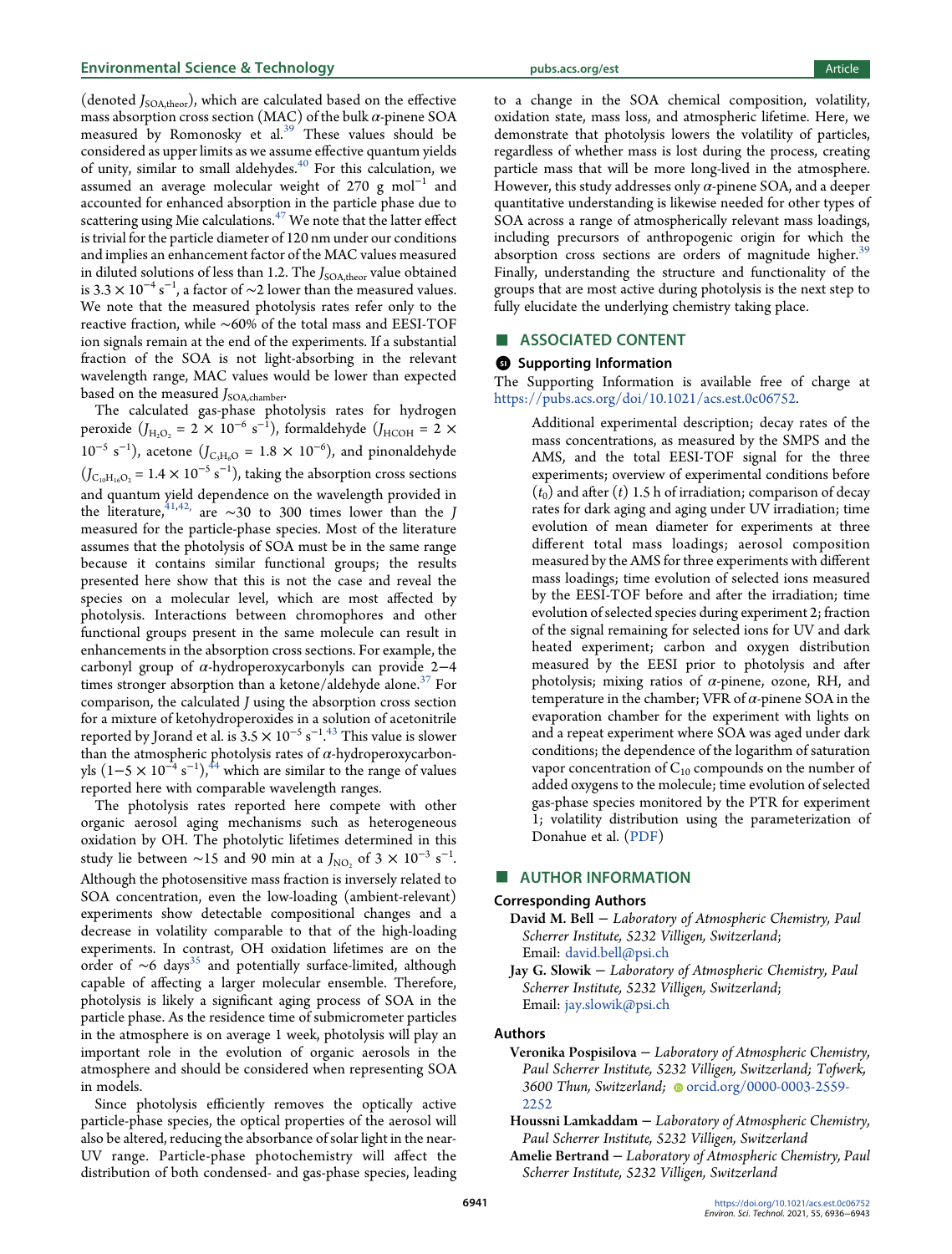Liwei Wang − *Laboratory of Atmospheric Chemistry, Paul Scherrer Institute, 5232 Villigen, Switzerland;* Orcid.org/ 0000-0001-8997-3316

- Deepika Bhattu − *Laboratory of Atmospheric Chemistry, Paul Scherrer Institute, 5232 Villigen, Switzerland; Department of Civil and Infrastructure Engineering, Indian Institute of Technology Jodhpur, Karwar 342037, India*; Orcid.org/ 0000-0003-3597-190X
- Xueqin Zhou − *Laboratory of Atmospheric Chemistry, Paul Scherrer Institute, 5232 Villigen, Switzerland*
- Josef Dommen − *Laboratory of Atmospheric Chemistry, Paul Scherrer Institute, 5232 Villigen, Switzerland;* Oorcid.org/ 0000-0002-0006-0009
- Andre S.H. Prevot − *Laboratory of Atmospheric Chemistry, Paul Scherrer Institute, 5232 Villigen, Switzerland;* orcid.org/0000-0002-9243-8194
- Urs Baltensperger − *Laboratory of Atmospheric Chemistry, Paul Scherrer Institute, 5232 Villigen, Switzerland*
- Imad El Haddad − *Laboratory of Atmospheric Chemistry, Paul Scherrer Institute, 5232 Villigen, Switzerland;* Oorcid.org/ 0000-0002-2461-7238

Complete contact information is available at: https://pubs.acs.org/10.1021/acs.est.0c06752

#### **Notes**

The authors declare no competing financial interest.

#### ■ ACKNOWLEDGMENTS

We thank Markus Müller (Ionicon, Innsbruck) for the help during performed chamber experiments. This work was supported by the Swiss National Science Foundation (starting grant BSSGI0\_155846, grant 200020\_172602, SSSTC grant IZLCZ2\_169986, and grant 200020\_188624) and the European Union's Horizon 2020 Research and Innovation Program through the EUROCHAMP-2020 Infrastructure Activity under grant agreement no. 730997.

#### ■ REFERENCES

(1) IPCC, Summary for Policymakers. *Climate Change 2013: The Physical Science Basis*; Stocker, T., et al., Eds; Cambridge Univ Press: New York, 2013; pp 1−29.

(2) Hallquist, M.; Wenger, J. C.; Baltensperger, U.; Rudich, Y.; Simpson, D.; Claeys, M.; Dommen, J.; Donahue, N. M.; George, C.; Goldstein, A. H.; Hamilton, J. F.; Herrmann, H.; Hoffmann, T.; Iinuma, Y.; Jang, M.; Jenkin, M. E.; Jimenez, J. L.; Kiendler-Scharr, A.; Maenhaut, W.; McFiggans, G.; Mentel, T. F.; Monod, A.; Prévôt, A. S. H.; Seinfeld, J. H.; Surratt, J. D.; Szmigielski, R.; Wildt, J. The formation, properties and impact of secondary organic aerosol: current and emerging issues. *Atmos. Chem. Phys.* 2009, *9*, 5155−5236.

(3) Jimenez, J. L.; Canagaratna, M. R.; Donahue, N. M.; Prevot, A. S. H.; Zhang, Q.; Kroll, J. H.; DeCarlo, P. F.; Allan, J. D.; Coe, H.; Ng, N. L.; Aiken, A. C.; Docherty, K. S.; Ulbrich, I. M.; Grieshop, A. P.; Robinson, A. L.; Duplissy, J.; Smith, J. D.; Wilson, K. R.; Lanz, V. A.; Hueglin, C.; Sun, Y. L.; Tian, J.; Laaksonen, A.; Raatikainen, T.; Rautiainen, J.; Vaattovaara, P.; Ehn, M.; Kulmala, M.; Tomlinson, J. M.; Collins, D. R.; Cubison, M. J.; Dunlea, J.; Huffman, J. A.; Onasch, T. B.; Alfarra, M. R.; Williams, P. I.; Bower, K.; Kondo, Y.; Schneider, J.; Drewnick, F.; Borrmann, S.; Weimer, S.; Demerjian, K.; Salcedo, D.; Cottrell, L.; Griffin, R.; Takami, A.; Miyoshi, T.; Hatakeyama, S.; Shimono, A.; Sun, J. Y.; Zhang, Y. M.; Dzepina, K.; Kimmel, J. R.; Sueper, D.; Jayne, J. T.; Herndon, S. C.; Trimborn, A. M.; Williams, L. R.; Wood, E. C.; Middlebrook, A. M.; Kolb, C. E.; Baltensperger, U.; Worsnop, D. R. Evolution of organic aerosols in the atmosphere. *Science* 2009, *326*, 1525−1529.

(4) Mutzel, A.; Poulain, L.; Berndt, T.; Iinuma, Y.; Rodigast, M.; Böge, O.; Richters, S.; Spindler, G.; Sipilä, M.; Jokinen, T.; Kulmala, M.; Herrmann, H. Highly Oxidized Multifunctional Organic Compounds Observed in Tropospheric Particles: A Field and Laboratory Study. *Environ. Sci. Technol.* 2015, *49*, 7754−7761.

(5) Krapf, M.; El Haddad, I.; Bruns, E. A.; Molteni, U.; Daellenbach, K. R.; Prévôt, A. S. H.; Baltensperger, U.; Dommen, J. Labile Peroxides in Secondary Organic Aerosol. *Chem* 2016, *1*, 603−616.

(6) Pospisilova, V.; Lopez-Hilfiker, F. D.; Bell, D. M.; El Haddad, I.; Mohr, C.; Huang, W.; Heikkinen, L.; Xiao, M.; Dommen, J.; Prevot, A. S. H.; Baltensperger, U.; Slowik, J. G. On the fate of oxygenated organic molecules in atmospheric aerosol particles. *Sci. Adv.* 2020, *6*, No. eaax8922.

(7) Malecha, K. T.; Nizkorodov, S. A. Photodegradation of secondary organic aerosol particles as a source of small, oxygenated volatile organic compounds. *Environ. Sci. Technol.* 2016, *50*, 9990−9997.

(8) Walser, M. L.; Park, J.; Gomez, A. L.; Russell, A. R.; Nizkorodov, S. A. Photochemical Aging of Secondary Organic Aerosol Particles Generated from the Oxidation of d-Limonene. *J. Phys. Chem. A* 2007, *111*, 1907−1913.

(9) Mang, S. A.; Henricksen, D. K.; Bateman, A. P.; Andersen, M. P. S.; Blake, D. R.; Nizkorodov, S. A. Contribution of Carbonyl Photochemistry to Aging of Atmospheric Secondary Organic Aerosol. *J. Phys. Chem. A* 2008, *112*, 8337−8344.

(10) Pan, X.; Underwood, J. S.; Xing, J.-H.; Mang, S. A.; Nizkorodov, S. A. Photodegradation of secondary organic aerosol generated from limonene oxidation by ozone studied with chemical ionization mass spectrometry. *Atmos. Chem. Phys.* 2009, *9*, 3851−3865.

(11) Zawadowicz, M. A.; Lee, B. H.; Shrivastava, M.; Zelenyuk, A.; Zaveri, R. A.; Flynn, C.; Thornton, J. A.; Shilling, J. E. Photolysis Controls Atmospheric Budgets of Biogenic Secondary Organic Aerosol. *Environ. Sci. Technol.* 2020, *54*, 3861−3870.

(12) Shilling, J. E.; Zawadowicz, M. A.; Liu, J.; Zaveri, R. A.; Zelenyuk, A. Photochemical Aging Alters Secondary Organic Aerosol Partitioning Behavior. *ACS Earth Space Chem.* 2019, *3*, 2704−2716.

(13) Atkinson, R.; Baulch, D.; Cox, R.; Hampson, F. J.; Kerr, J.; Rossi, M.; Troe, J. Evaluated Kinetic and Photochemical Data for Atmospheric Chemistry: Supplement VI. IUPAC Subcommittee on Gas Kinetic Data Evaluation for Atmospheric Chemistry. *J. Phys. Chem. Ref. Data* 1997, *29*, 167−266.

(14) Finlayson-Pitts, B. J.; Pitts, N. J., Jr. *Chemistry of Upper and Lower Atmosphere*; Academic Press, 2000.

(15) Edwards, P. M.; Brown, S. S.; Roberts, J. M.; Ahmadov, R.; Banta, R. M.; deGouw, J. A.; Dubé, W. P.; Field, R. A.; Flynn, J. H.; Gilman, J. B.; Graus, M.; Helmig, D.; Koss, A.; Langford, A. O.; Lefer, B. L.; Lerner, B. M.; Li, R.; Li, S.-M.; McKeen, S. A.; Murphy, S. M.; Parrish, D. D.; Senff, C. J.; Soltis, J.; Stutz, J.; Sweeney, C.; Thompson, C. R.; Trainer, M. K.; Tsai, C.; Veres, P. R.; Washenfelder, R. A.; Warneke, C.; Wild, R. J.; Young, C. J.; Yuan, B.; Zamora, R. High winter ozone pollution from carbonyl photolysis in an oil and gas basin. *Nature* 2014, *514*, 351.

(16) Presto, A. A.; Huff Hartz, K. E.; Donahue, N. M. Secondary Organic Aerosol Production from Terpene Ozonolysis. 1. Effect of UV Radiation. *Environ. Sci. Technol.* 2005, *39*, 7036−7045.

(17) Wong, J. P. S.; Zhou, S.; Abbatt, J. P. D. Changes in secondary organic aerosol composition and mass due to photolysis: relative humidity dependence. *J. Phys. Chem. A* 2015, *119*, 4309−4316.

(18) Epstein, S. A.; Blair, S. L.; Nizkorodov, S. A. Direct Photolysis of α-Pinene Ozonolysis Secondary Organic Aerosol: Effect on Particle Mass and Peroxide Content. *Environ. Sci. Technol.* 2014, *48*, 11251− 11258.

(19) Bateman, A. P.; Nizkorodov, S. A.; Laskin, J.; Laskin, A. Photolytic processing of secondary organic aerosols dissolved in cloud droplets. *Phys. Chem. Chem. Phys.* 2011, *13*, 12199−12212.

(20) O'Brien, E. R.; Kroll, J. H. Photolytic Aging of Secondary Organic Aerosol: Evidence for a Substantial Photo-Recalcitrant Fraction. *J. Phys. Chem. Lett.* 2019, *10*, 4003−4009.

(21) Walhout, E. Q.; Yu, H.; Thrasher, C.; Shusterman, J. M.; O'Brien, R. E. Effects of Photolysis on the Chemical and Optical Properties of